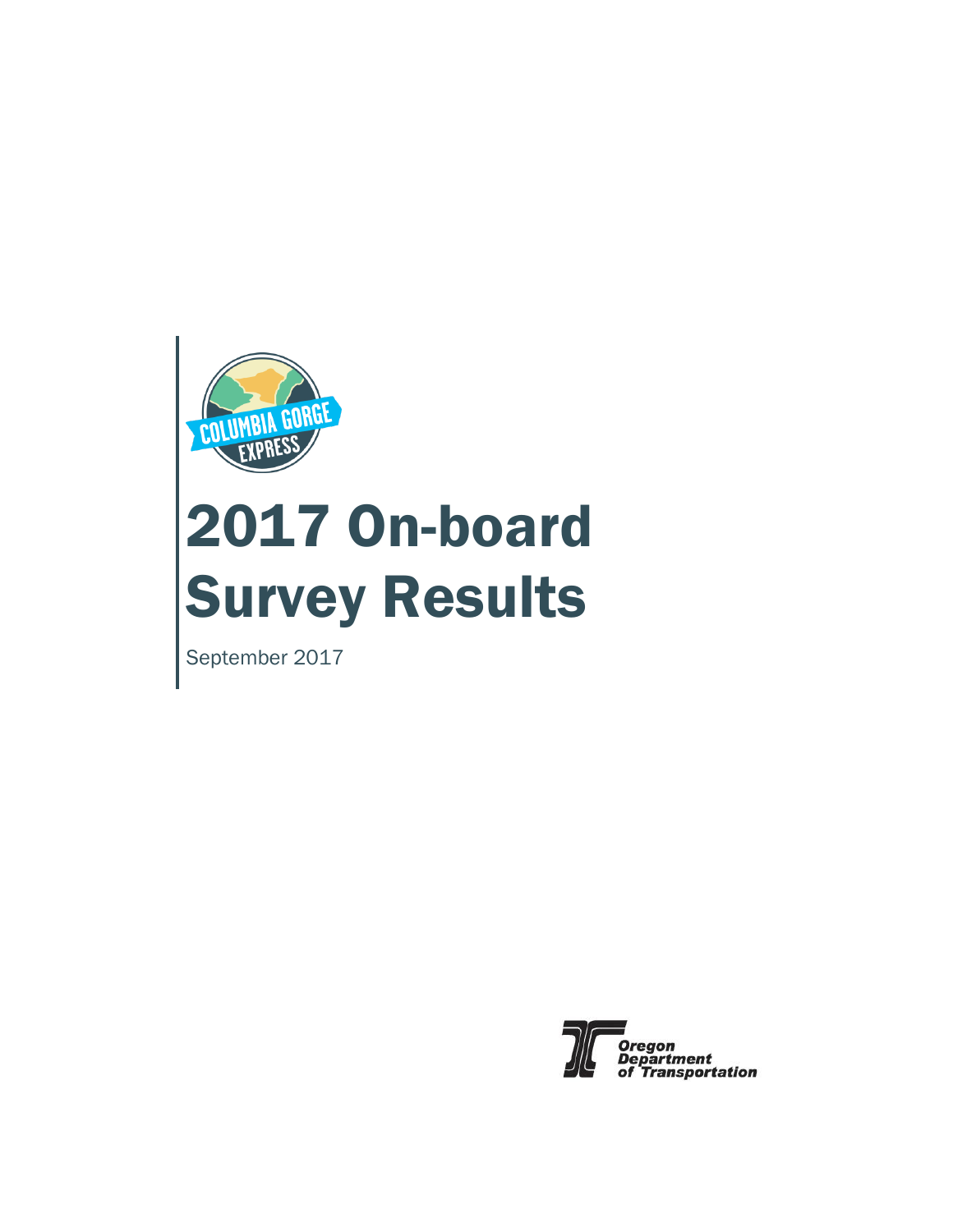#### EXECUTIVE SUMMARY

TEN TAKEAWAYS FROM THE COLUMBIA GORGE EXPRESS ON-BOARD SURVEY

- 1. 99% of respondents would recommend the Columbia Gorge Express (CGE) to others. Across all characteristics listed, the service was rated 'Excellent' or 'Good' by at least 82% of respondents.
	- 2. A U.S. state besides Oregon was where the majority of survey-takers resided.
- 3. Most respondents boarding at Gateway learned about the CGE via a transit trip planner or web search. Most of those boarding at Rooster Rock learned about the service from a sign on I-84.
	- 4. 65% of riders boarding at Gateway Transit Center took TriMet bus or MAX to Gateway. Another 21% took a taxi, Uber, or Lyft.
- 5. Just over half (51%) of Gateway riders said they did not have access to a car.
	- 6. 9 out of 10 survey-takers were riding the CGE for the first time.
- 7. One-third of riders boarding at Gateway began their trip at a hotel or Airbnb/VRBO/etc. in downtown Portland. 20% came from their home in Portland outside downtown, and another 20% from an Airbnb/VRBO/etc. in Portland outside downtown. Rooster Rock riders largely began their trips in a city besides Portland, either their home or a hotel.
	- 8. 93% would consider taking the CGE to other destinations in the Gorge if service were expanded. As in 2016, Hood River remains the top suggested destination.
- 9. More Rooster Rock riders were aware of the **option to ride from Gateway** this year compared to last, and 90% said they would consider riding from Gateway for future trips to the Gorge.
	- 10. The top suggestion for improvement: more service (frequency, days/seasons, and hours of the day).

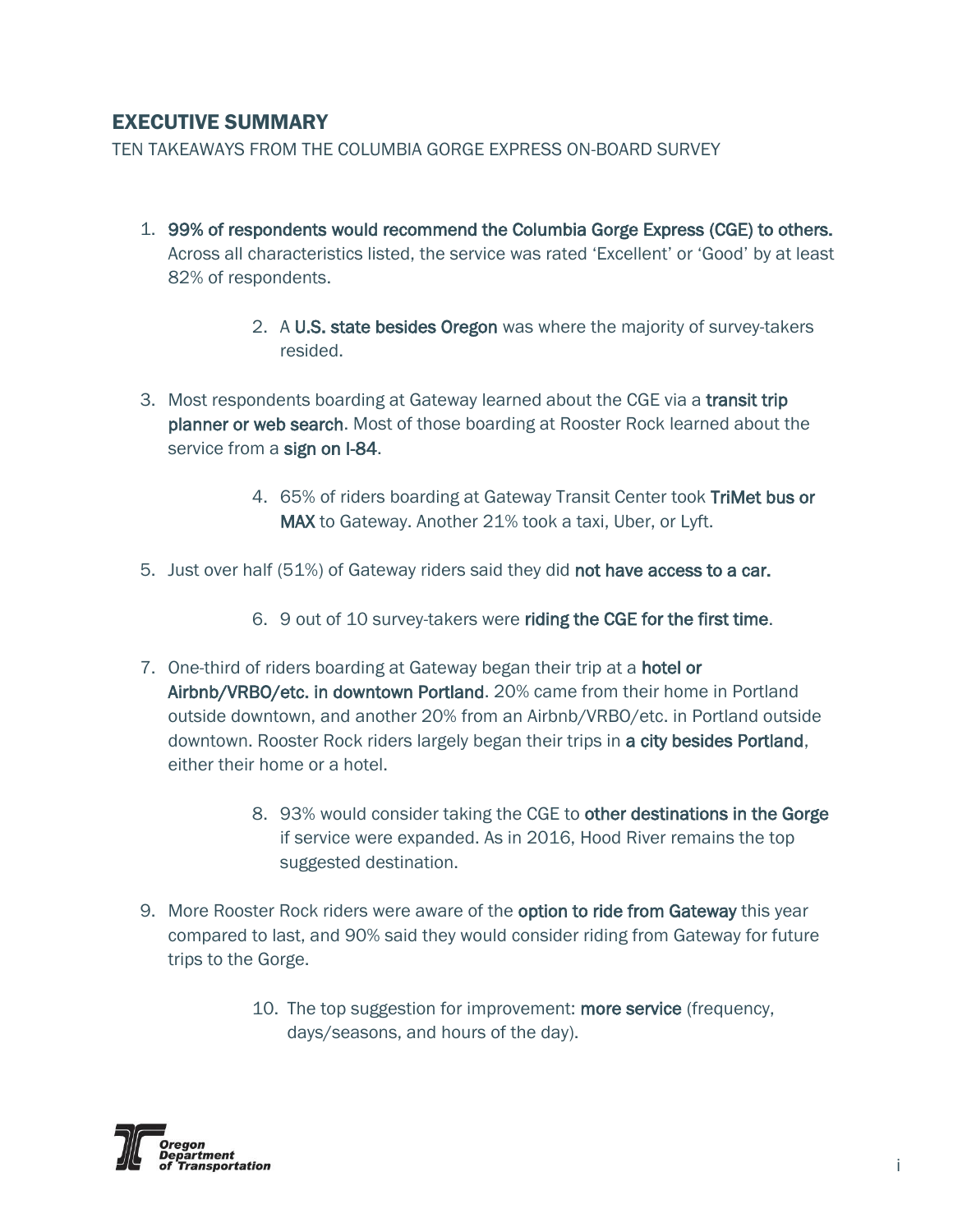#### INTRODUCTION

The second season of the Columbia Gorge Express pilot operated from May 26 to September 4, 2017. In order to gauge the success of the service from the customer perspective and identify areas for potential improvement, ODOT conducted a survey of Columbia Gorge Express riders.

## METHODOLOGY & RESPONSE RATE

Columbia Gorge Express staff handed out paper survey questionnaires to all riders at Gateway Transit Center and Rooster Rock State Park stops August 25-27 and September 1- 2<sup>1</sup> (survey instruments attached). Completed surveys were given to drivers or visitor services staff. A different version of the survey was used for each stop due to differences including ticket requirements and stop access options.

A total of 311 surveys were completed – 232 by riders boarding at Gateway Transit Center and 79 by riders boarding at Rooster Rock. These figures equate to an overall response rate of 27%, with a 39% response rate for Gateway riders and a 14% response rate for Rooster Rock riders.

#### HOME RESIDENCE

Riders were asked for their ZIP Code or city and country of home residence. Results were grouped and tallied as displayed in the pie charts that follow for riders boarding at Gateway and Rooster Rock, respectively. The majority of riders at both stops were from a U.S. state besides Oregon, followed by Portland Metro residents. International visitors comprised 10% of Gateway and 4% of Rooster Rock riders.

#### *Comparison to last year*

*In 2016, a greater share of Gateway riders lived in the Portland Metro (48%) and a smaller share from other states (44%) and international locations (5%).*

*Results for Rooster Rock riders were similar across all areas compared to 2016.* 

#### Home residence of Gateway riders



<sup>1</sup> September 3-4 were intended survey dates, but fire in the Gorge disrupted service and altered this plan.



 $\overline{a}$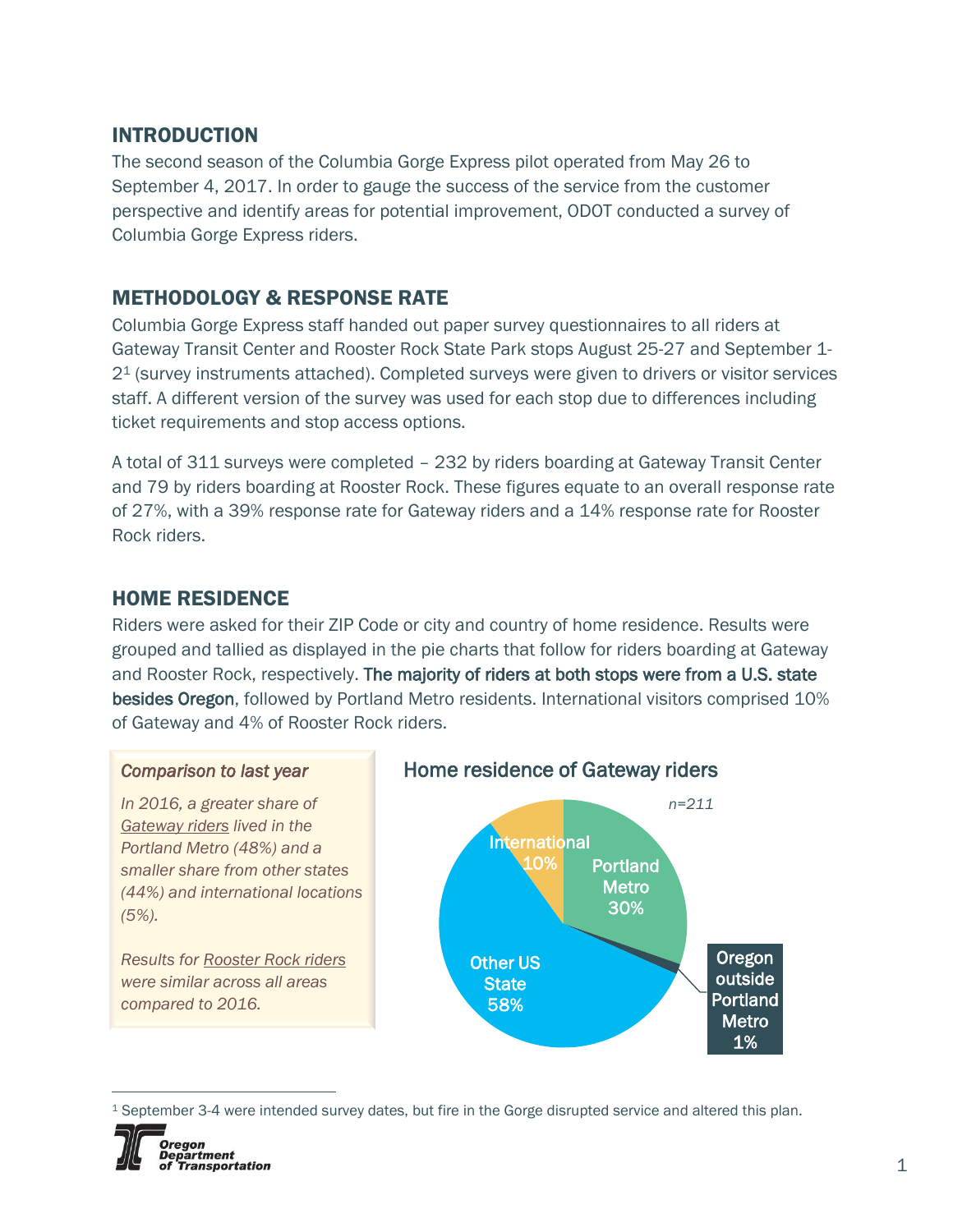

# FIRST TIME & RETURNING RIDERS

Ninety-one percent of respondents indicated it was their first time riding the Columbia Gorge Express. Of the 9% who had taken the bus before, the average number of previous trips was 3.7, with a high of 18 trips taken by one rider.



# PARTY SIZE & LENGTH OF VISIT

Overall, the average group size riding the Columbia Gorge Express was about 3. Gateway riders were close to evenly split between planning on spending 1-3 and 3-6 hours at their destinations (40% and 42% of respondents, respectively). Another 11% expected to spend over 6 hours in the Gorge. Gateway riders' overall average length of expected visit was 3 hours 20 mins.

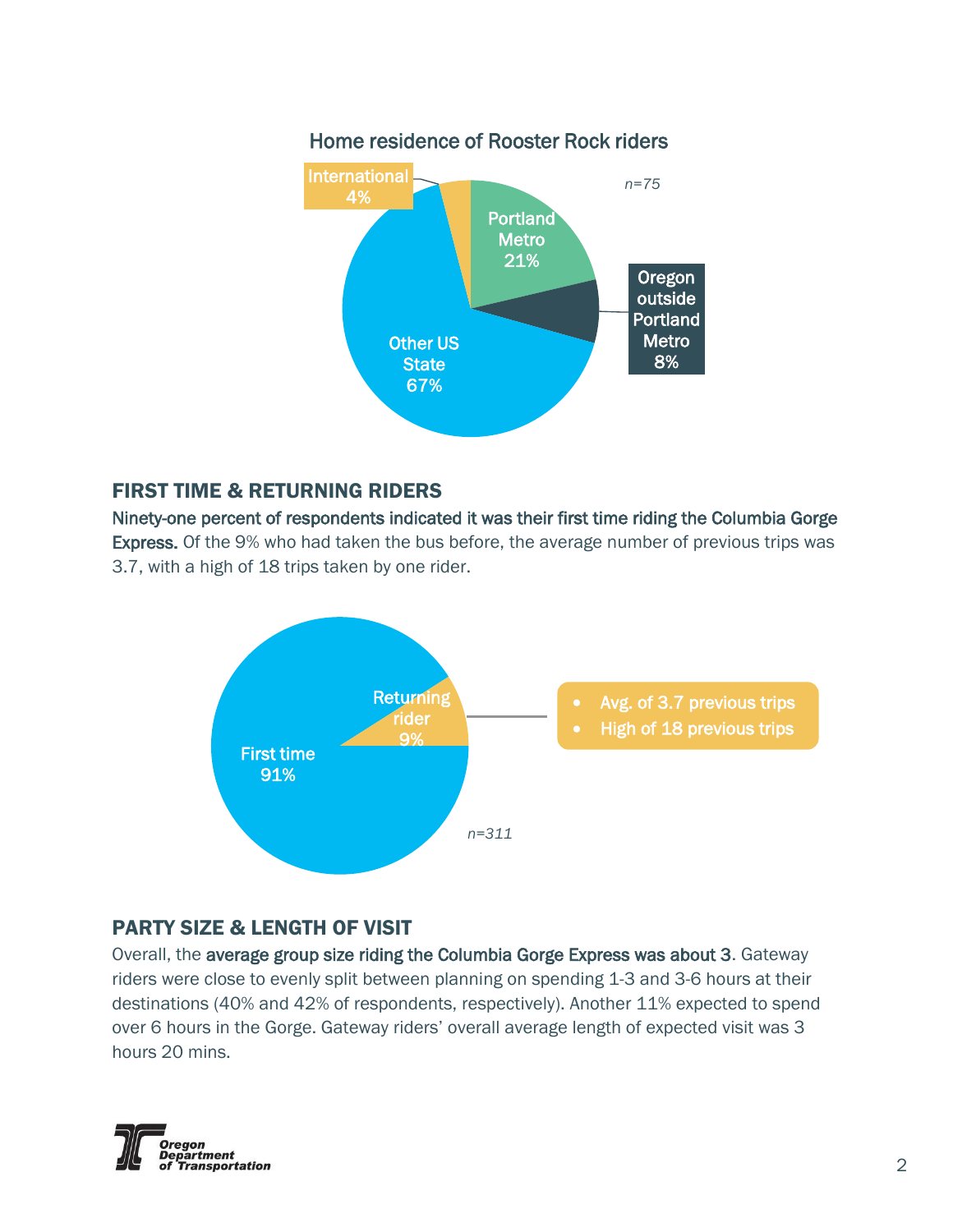Three-quarters of Rooster Rock riders expected to spend between 1 and 3 hours at Multnomah Falls, 17% between 3 and 6 hours, and 6% less than 1 hour. The overall average length of expected visit was about 1 hour 48 mins for Rooster Rock riders.



# WHY THE COLUMBIA GORGE EXPRESS?

As expected, reasons for why riders chose to use the Columbia Gorge Express differed by boarding location. Just over half of Gateway riders (51%) indicated that they did not have access to a car, while just under half (48%) said they rode to save money.



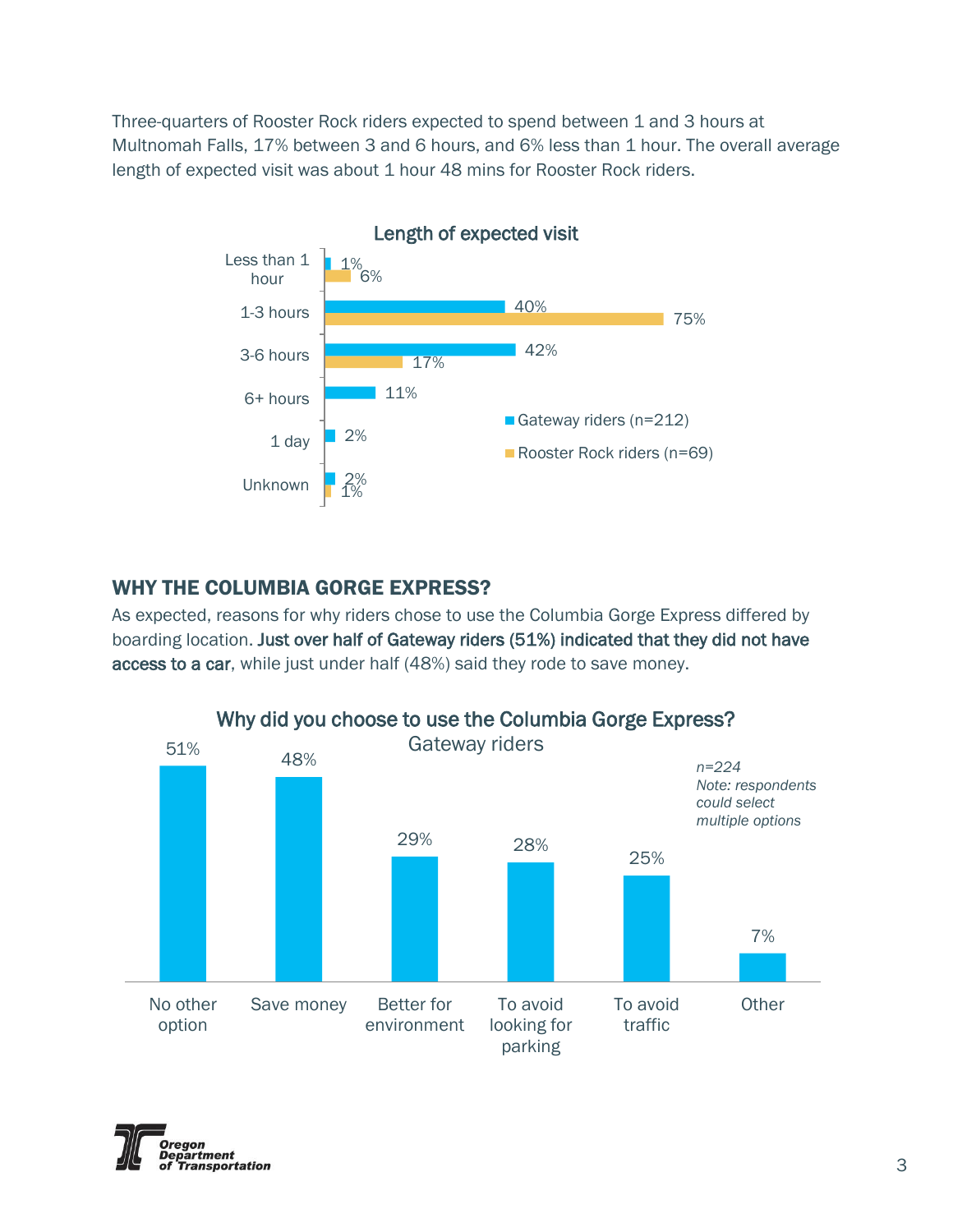On the other hand, the vast majority of Rooster Rock riders (94%) said they chose to ride the Columbia Gorge Express because the Multnomah Falls parking lot was full and/or they saw a sign for the shuttle on I-84. Thirty percent selected "To avoid looking for parking" as a reason for riding.



#### *Comparison to last year*

*Results are largely similar to 2016 in terms of reasons for choosing the CGE. One exception to this is that in 2016 38% of Gateway riders selected "To avoid looking for parking" as a reason for riding the CGE, higher than the 28% who said so this year.*

#### LEARNING ABOUT THE COLUMBIA GORGE EXPRESS

Riders boarding at Gateway largely said that they learned about the bus service online (either transit trip planner, web search, or social media); from family or friends; or in a news story. While some Rooster Rock riders learned about the Columbia Gorge Express online, most did by seeing the sign on I-84 or from family or friends.

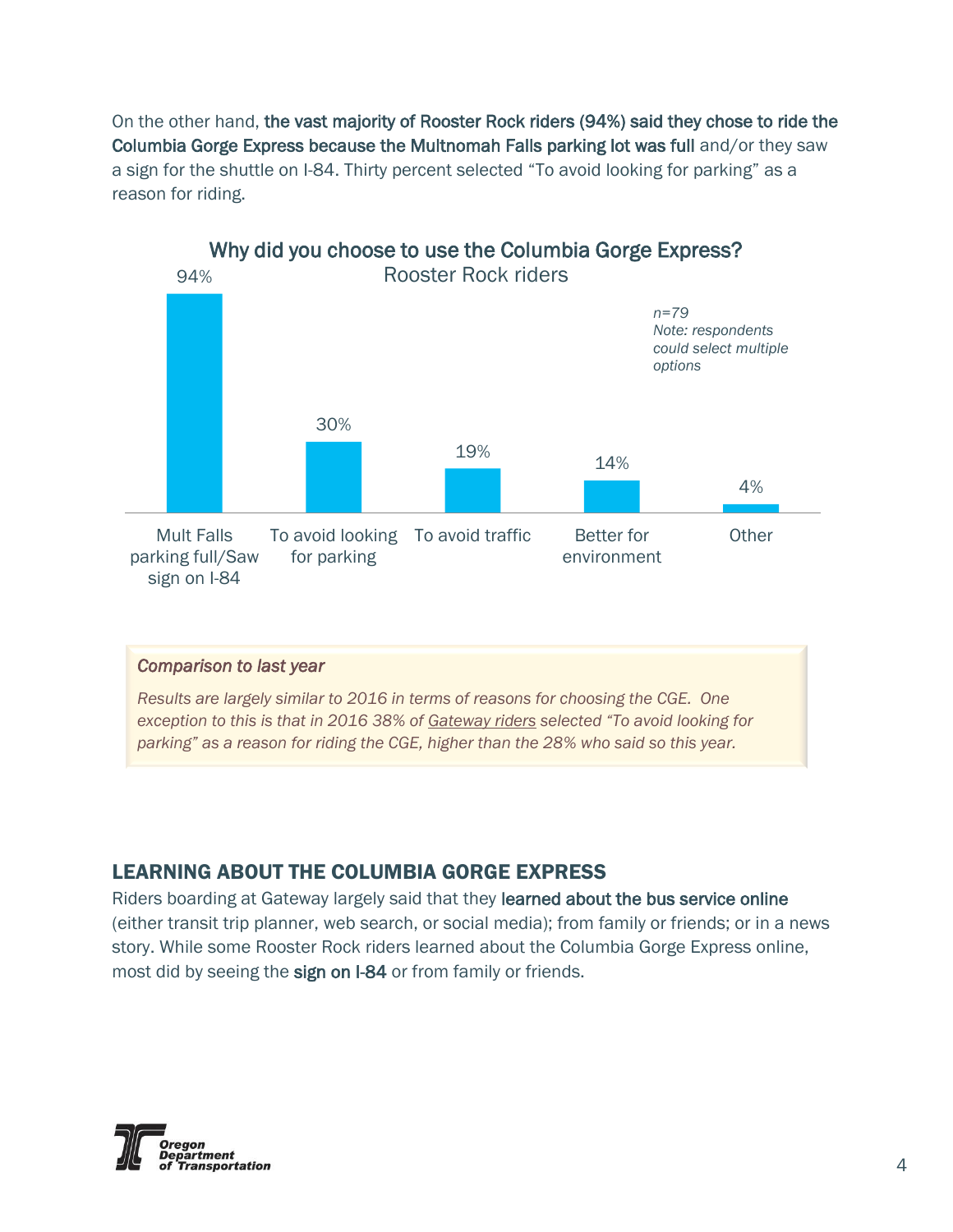| <b>Gateway Riders</b><br>$(n=224)$          |     | <b>Rooster Rock Riders</b><br>$(n=78)$            |
|---------------------------------------------|-----|---------------------------------------------------|
| Transit trip planner<br>(e.g., Google Maps) | 36% | Saw sign on I-84<br>58%                           |
| Family/friend                               | 25% | Family/friend<br>18%                              |
| Web search                                  | 18% | Transit trip planner<br>8%<br>(e.g., Google Maps) |
| News story                                  | 8%  | <b>Hotel staff</b><br>6%                          |
| Saw bus or stop                             | 7%  | Saw bus or stop<br>5%                             |
| Social media                                | 6%  | <b>Information kiosk</b><br>3%                    |
| <b>Information kiosk</b>                    | 4%  | 1%<br><b>Print advertisement</b>                  |
| Print advertisement                         | 3%  | 1%<br>Social media                                |
| <b>Hotel staff</b>                          | 2%  | 4%<br>Other                                       |
| Other                                       | 4%  |                                                   |

|     | <b>Rooster Rock Riders</b><br>$(n=78)$ |     |
|-----|----------------------------------------|-----|
| 36% | Saw sign on I-84                       | 58% |
| 25% | Family/friend                          | 18% |
| 18% | Transit trip planner                   | 8%  |
|     | (e.g., Google Maps)                    |     |
| 8%  | <b>Hotel staff</b>                     | 6%  |
| 7%  | Saw bus or stop                        | 5%  |
| 6%  | <b>Information kiosk</b>               | 3%  |
| 4%  | <b>Print advertisement</b>             | 1%  |
| 3%  | Social media                           | 1%  |
| 2%  | Other                                  | 4%  |
|     |                                        |     |

#### *Comparison to last year*

*The major differences between 2016 and 2017 were a greater portion of Gateway riders learning about the CGE through a transit trip planner like Google Maps in 2017 (36% vs. 23% in 2016) , and a smaller portion discovering the service through an ordinary web search (18% vs. 30% in 2016).*

*For Rooster Rock riders, the major difference in 2017 was that a smaller portion learned about the service from a sign on I-84 (58% vs. 76% in 2016).*

#### ORIGIN & DESTINATION

The survey asked riders about the type of place their trip began (i.e. home, hotel, etc.) as well as where that was located geographically. Just over a quarter of Gateway riders started their trips at a hotel in downtown Portland, followed by home in a Portland neighborhood besides downtown (19%) or an Airbnb/VRBO/etc. also in Portland outside downtown (19%). Overall, about 80% of Gateway respondents' trips originated in Portland and 20% began elsewhere.

Nearly three-quarters (74%) of Gateway riders selected Multnomah Falls as their sole destination, with 16% selecting both Rooster Rock and Multnomah Falls, and 8% only Rooster Rock.

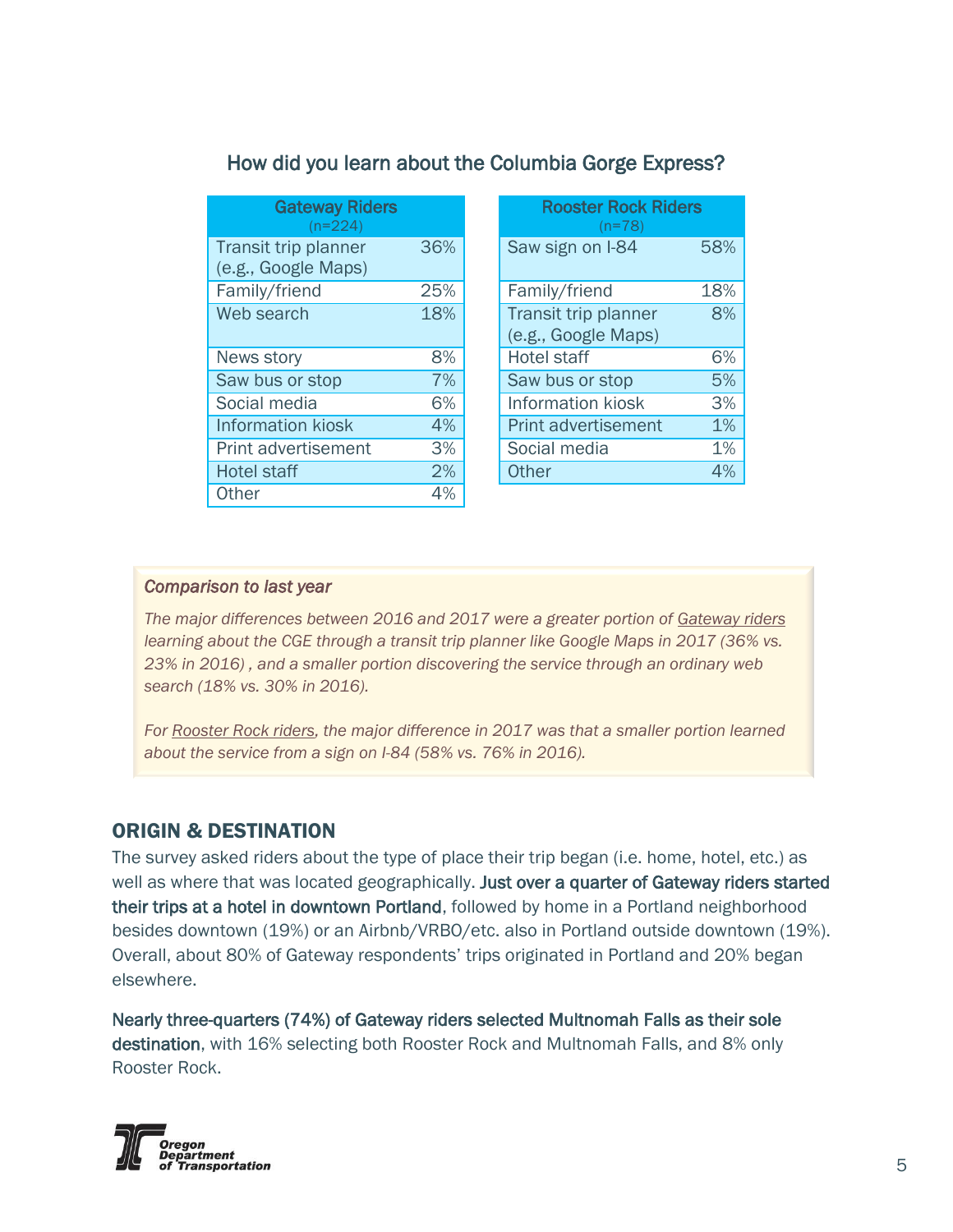

# Top trip origin types and locations

#### *Comparison to last year*

*This year saw a greater share of Gateway riders traveling from hotels or Airbnbs/VRBOs/etc. compared to 2016 (66% vs. 41%, respectively), and a smaller share from home (31% vs. 48%, respectively). Destinations were similar.*

*Origin types were similar in 2017 and 2016 for Rooster Rock riders.* 

*Note: origin location was not asked in 2016.*

#### Destination for Gateway riders



Meanwhile, 29% of Rooster Rock riders began their trips at home in a city besides Portland. Another 22% traveled from a hotel in downtown Portland, and 14% from a hotel in a city besides Portland. Rooster Rock respondents were split approximately in half overall in terms of originating in Portland vs. elsewhere.

It was assumed that Rooster Rock riders' destination was Multnomah Falls.

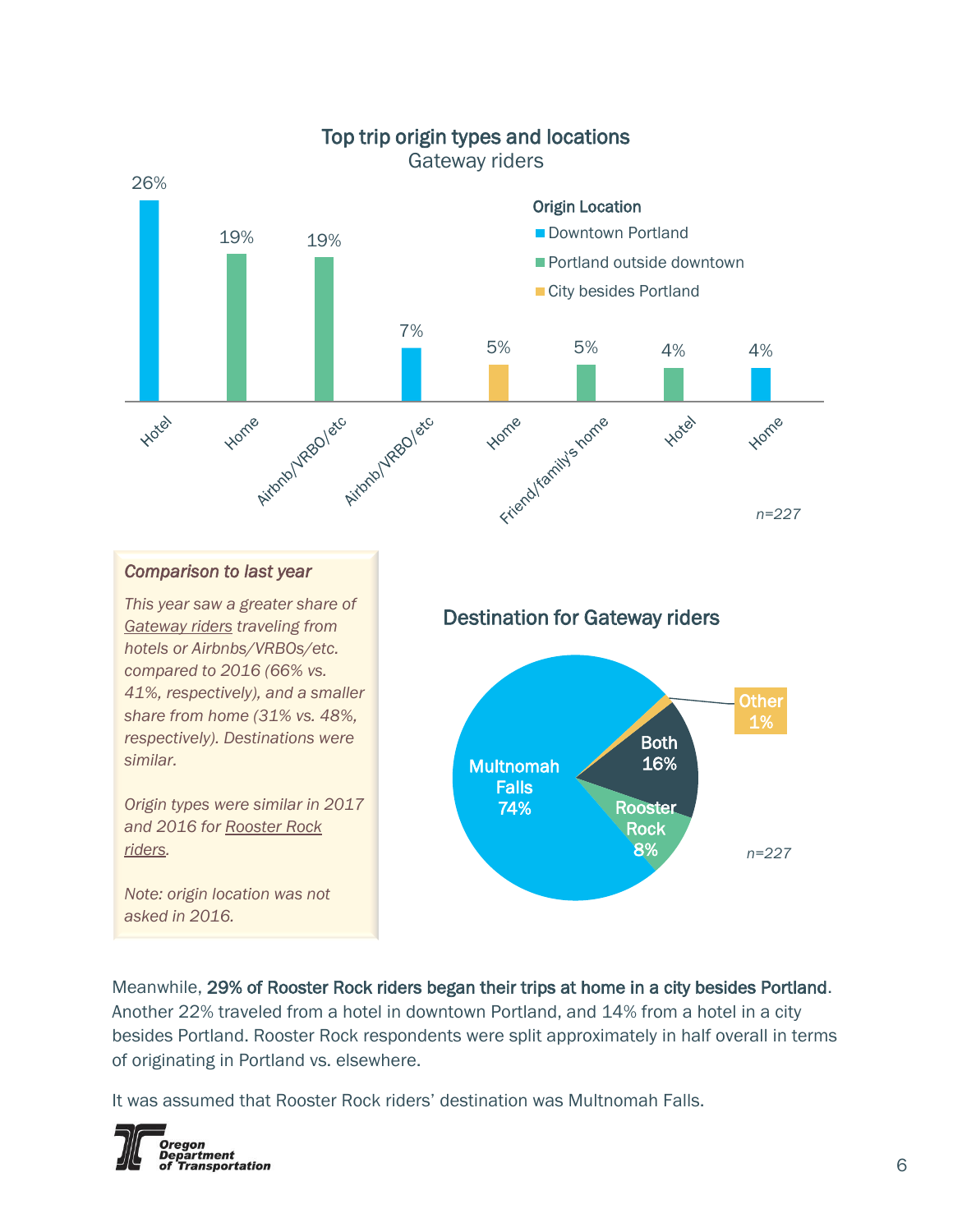

# TRAVEL TO GATEWAY TRANSIT CENTER

A majority of riders boarding at Gateway (65%) traveled to the transit center on TriMet bus or MAX light rail. Another 21% took a taxi or Transportation Network Company like Uber or Lyft. Just 13% drove a car, about half of whom took their own vehicle while the other half drove a rental or car share vehicle.



*Note: respondents could select more than one option*

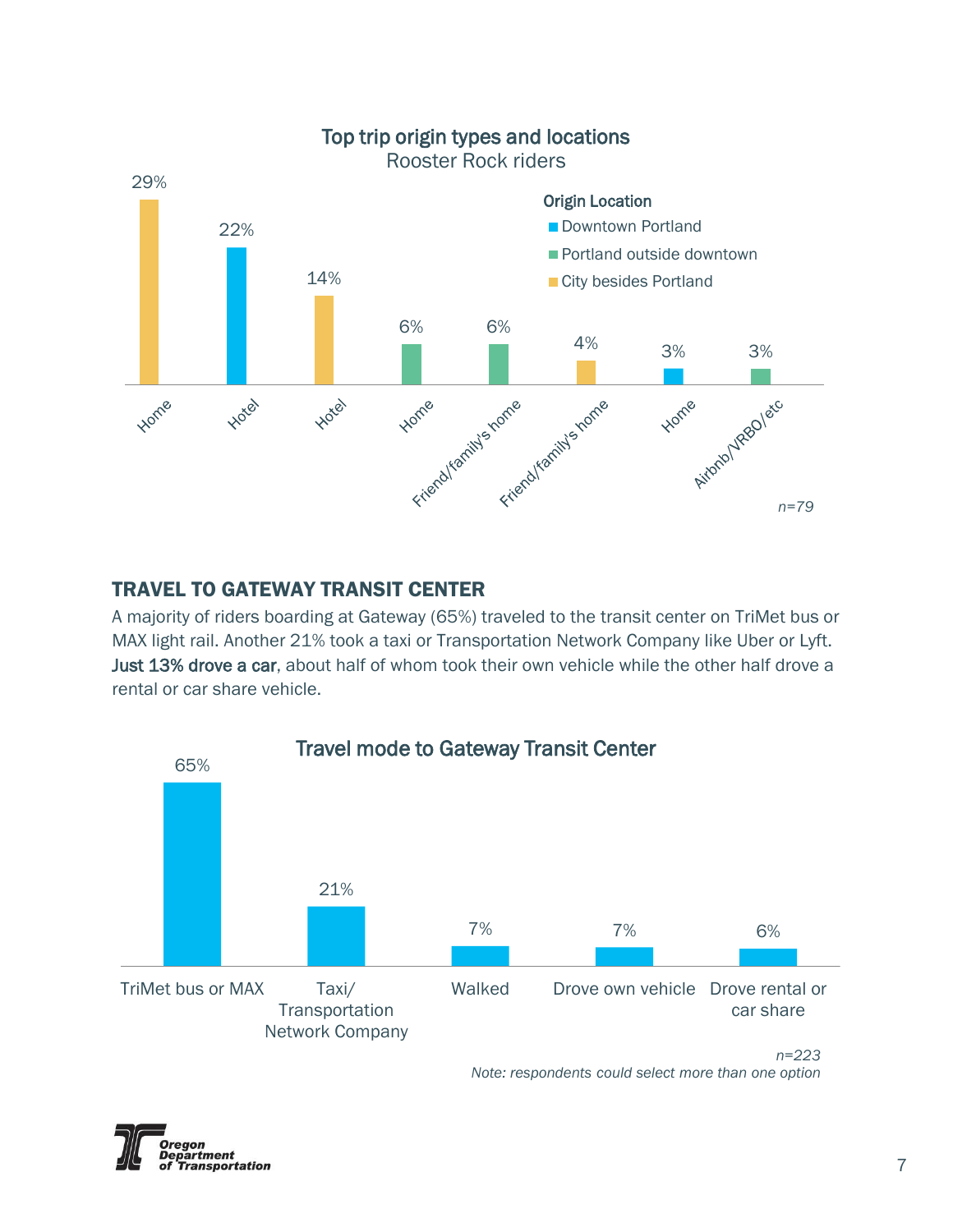Rooster Rock riders were asked whether they knew they could take the Columbia Gorge Express from Gateway Transit Center for \$5 roundtrip, and whether they would consider doing so for future trips to Multnomah Falls. About 30% were aware of this option, and nearly 9 out of 10 riders said they would consider riding from Gateway in the future.

#### *Comparison to last year*

*At 65%, use of public transit to travel to Gateway Transit Center was down somewhat this year compared to 2016, when 75% accessed Gateway via bus or MAX. More respondents also bicycled to Gateway in 2016, comprising 3% of riders compared to less than 1% this year.* 

*Other results for Gateway riders are similar between the two years.*

*A greater share (30%) of Rooster Rock riders were aware of the Gateway option this year than the 13% that did in 2016. The share who said they would consider riding from Gateway in the future was similar between the two years.*

#### CUSTOMER SATISFACTION

Riders rated the performance of the Columbia Gorge Express on several attributes, from vehicle condition to service levels. Over 80% of riders gave 'Excellent' ratings to *Driver courtesy*, *Ease of fare payment*,

*Cleanliness/condition of vehicle*, and *Value for the price*. All areas were rated as 'Good' or 'Excellent' by at least 82% of riders, with a high of 99% on *Value for the price*.

#### The lowest-rated attributes were

*Amenities/comfort at stops, Frequency of service*, and *Ease of finding stops*, although riders were generally satisfied with these. This is consistent with multiple comments on the survey and in the field suggesting increased frequency, shade and seating at Multnomah Falls, and better signage at Gateway Transit Center directing riders to the bus stop.

#### *Comparison to last year*

*The CGE also received high customer satisfaction ratings in 2016. Some notable differences include:*

- *Ease of finding stops was rated more highly in 2017*
- *Ease of fare payment was rated more highly in 2017*
- *Driver courtesy was rated lower in 2017*
- *Cleanliness/condition of vehicle was rated lower in 2017*

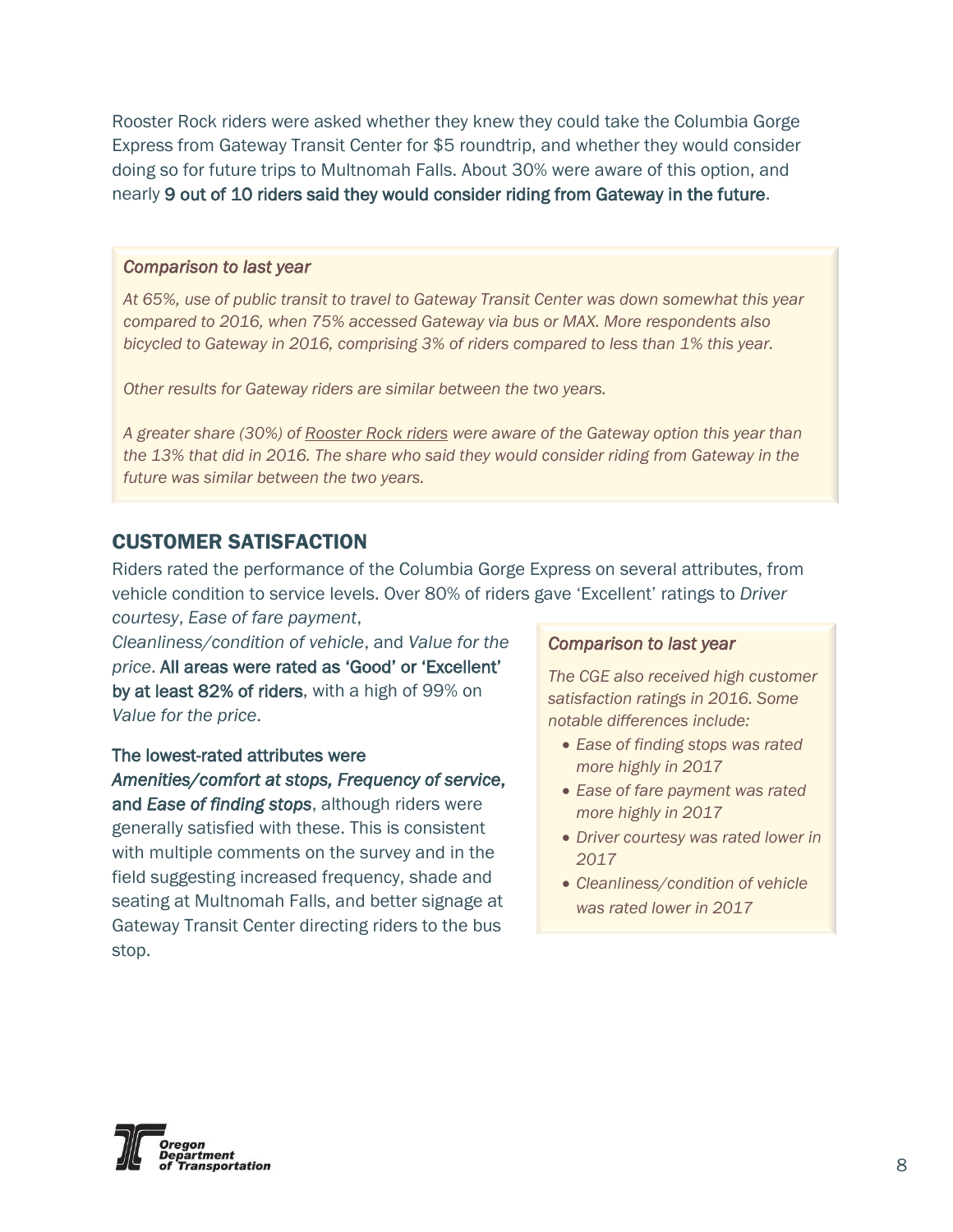

Customer Satisfaction Ratings



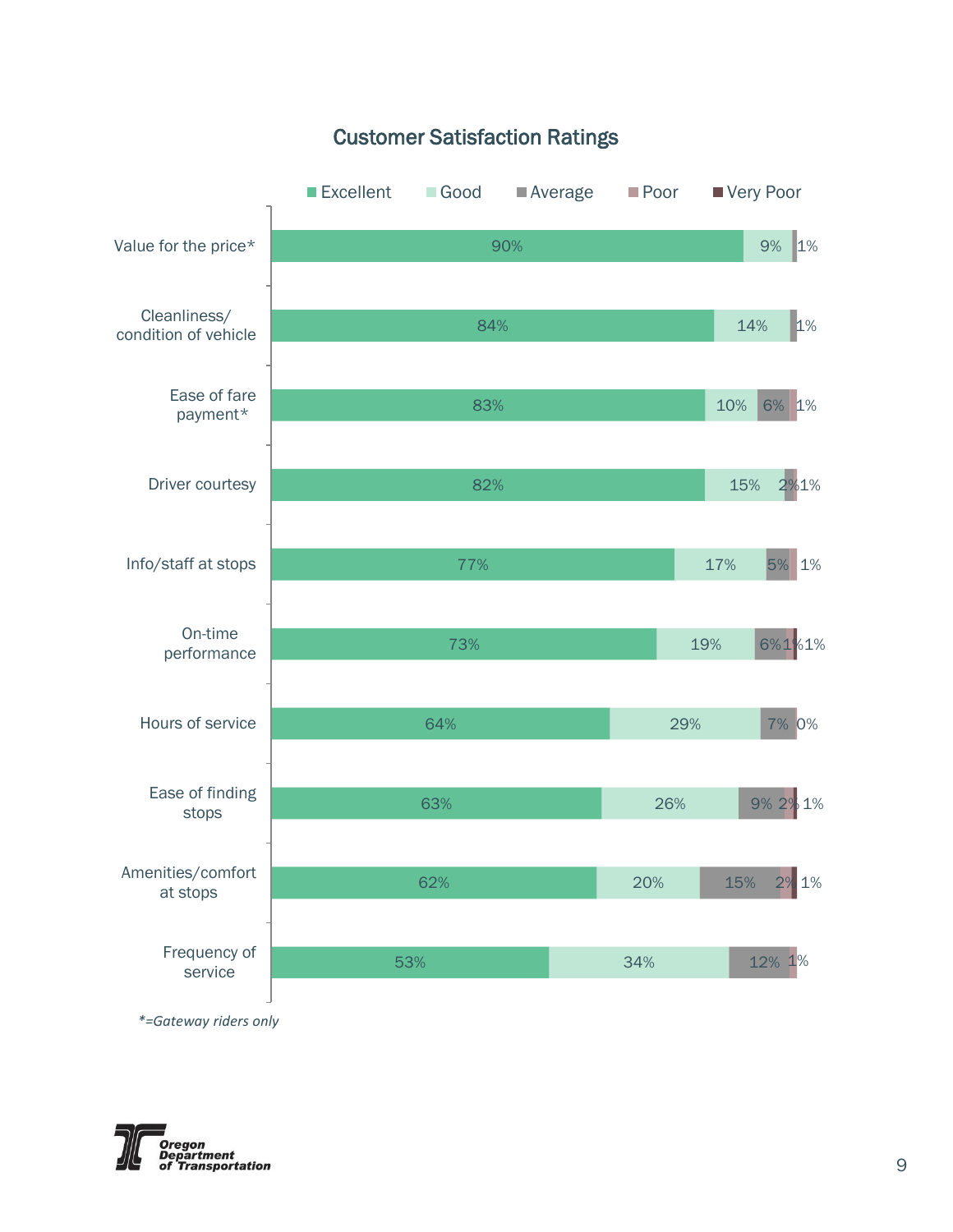#### SERVICE EXPANSION

If Columbia Gorge Express service is expanded, 93% of respondents said they would consider taking it to other destinations in the Gorge. Percentages were similar for both Gateway and Rooster Rock riders. The most commonly suggested destinations to serve were Hood River and other waterfalls.

| <b>Suggested destination</b>     | <b>No. of Mentions</b> |
|----------------------------------|------------------------|
| <b>Hood River</b>                | 26                     |
| Other waterfalls                 | つつ                     |
| Other trails/trailheads          | 14                     |
| Crown Point/Vista House          | 13                     |
| Cascade Locks/Bridge of the Gods | 11                     |

## RECOMMENDING THE COLUMBIA GORGE EXPRESS

Responses were nearly unanimous to this question: 99% of survey takers said they would recommend the Columbia Gorge Express to others. In fact, just two respondents said they would not, one of whom explained, "It's my little secret!"

Below is a word cloud generated from respondents' explanations for why they would recommend this service. The larger the word, the more often survey-takers used it in their responses.